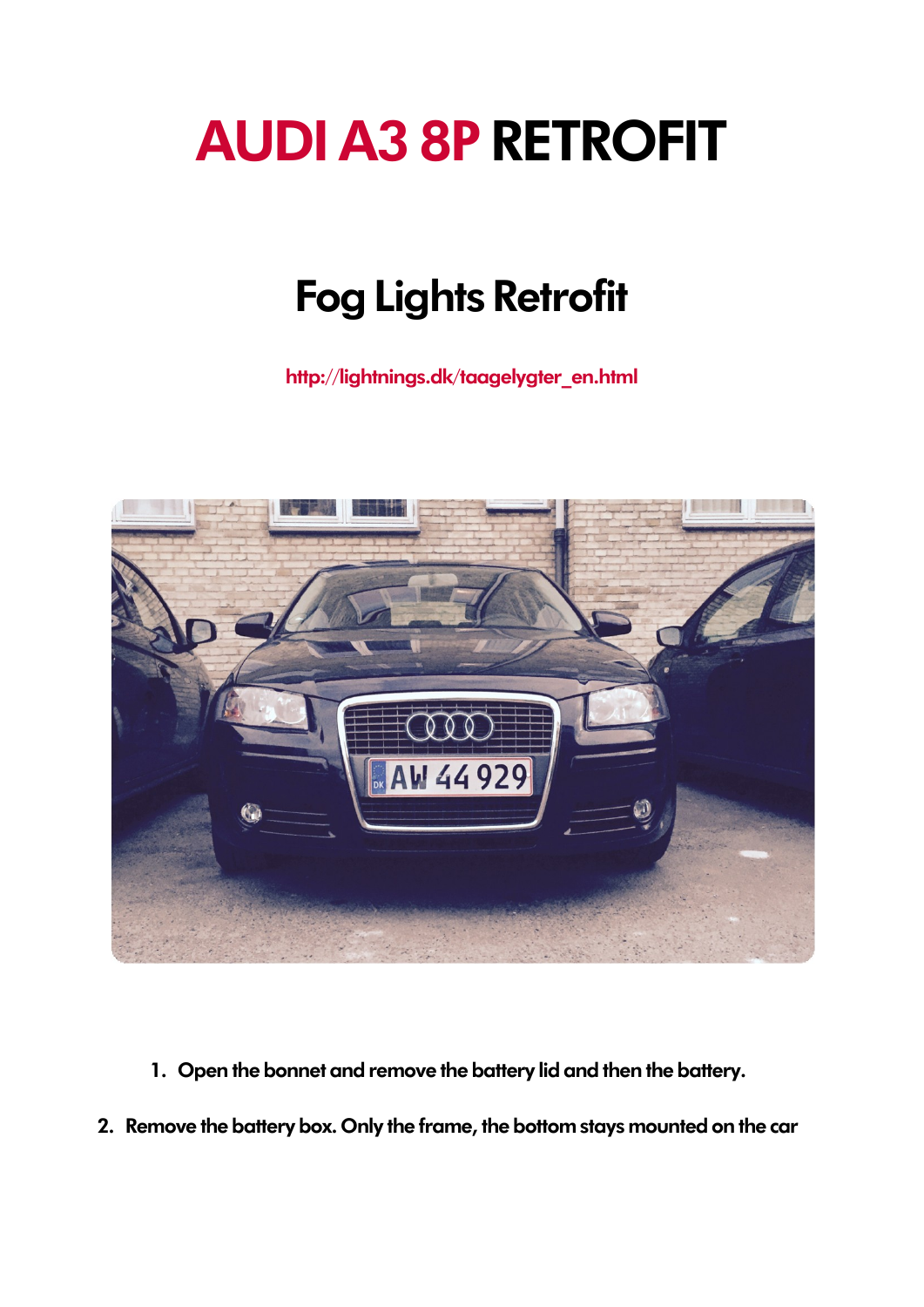3. Start by running the cable in the engine compartment. The cable (red) is placed as shown in the image below.



4. There is some rubber flaps (green) which can hold the cable.

- 5. Connect the cables to the fog lights.
- 6. In the engine compartment run the cable under the battery box to the end of the battery box.
	- 7. Frame cable should feed up to the battery box.



8. The cable should run together with the already installed thick cable bundle. It should run through the rubber sleeve taking it into the cabin.